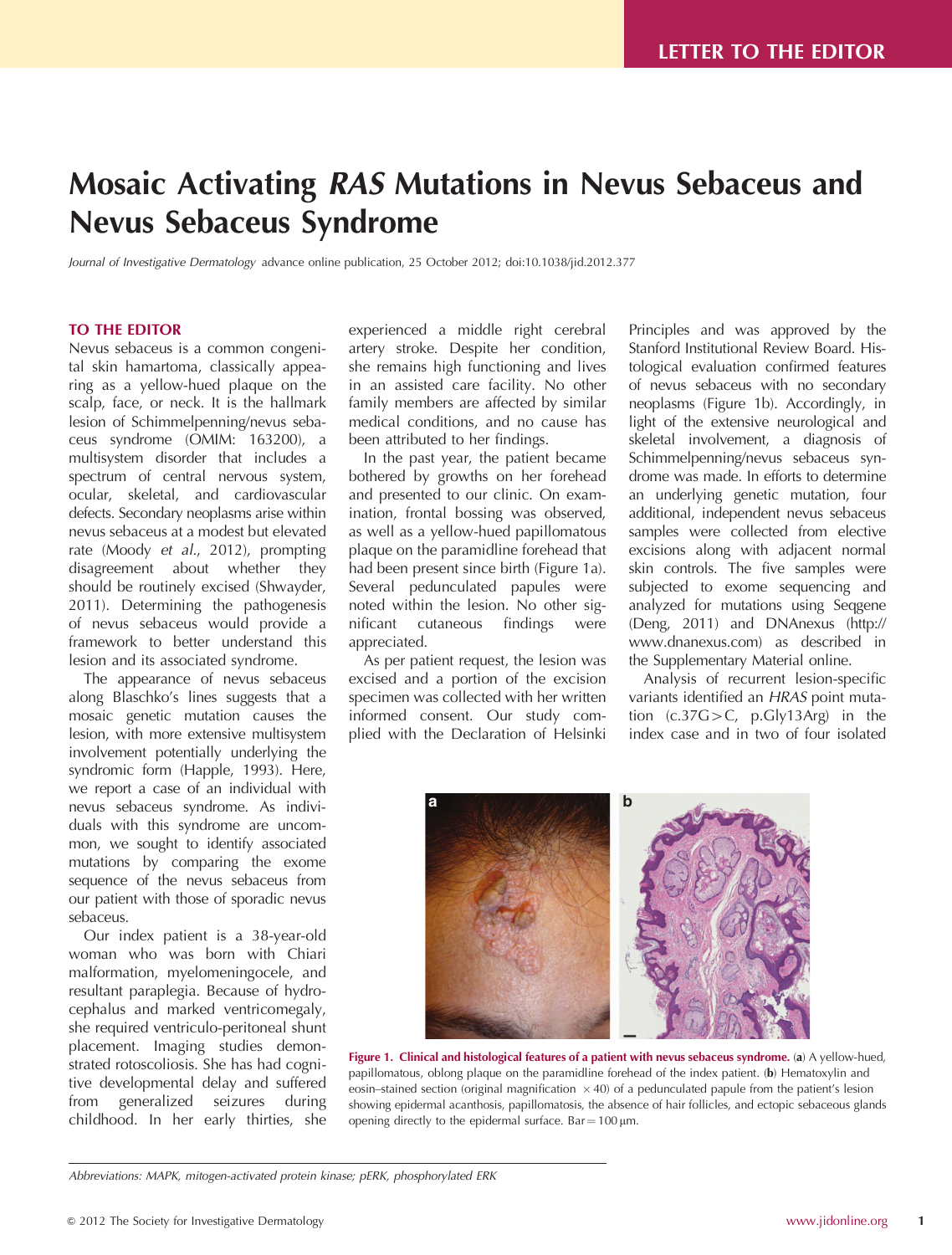<span id="page-1-0"></span>



Figure 2. Activating mosaic RAS mutations in nevus sebaceus. (a) Genomic localization of HRAS to the short arm of chromosome 11 and schematic of its gene structure. A prominent mutational hotspot in coding exon 1 (codons 12–13) is marked with an asterisk. Sanger sequencing confirms a c.37 G > C, p.Gly13Arg mutation specific to lesional tissue. (b) Laser capture microdissection of the epidermis and dermis of nevus sebaceus demonstrates the presence of the HRAS mutation exclusively in the epidermis. (c) Summary of RAS mutations identified in nevus sebaceus. (d) The activated RAS/mitogen-activated protein kinase (MAPK) pathway in nevus sebaceus. Upper row: nevus sebaceus transitioning into normal skin. Immunohistochemical staining for phosphorylated ERK (pERK), a downstream effector of the RAS pathway, is increased in nevus sebaceus compared with adjacent normal skin. Staining for p16 is homogenously negative. Lower row: an early focus of squamous cell carcinoma (SCC) arising within a nevus sebaceus. This area is characterized by stronger pERK signal and distinct p16 enrichment. All original magnifications are at  $\times$  40. Bar = 100 µm. H&E, hematoxylin and eosin.

nevus sebaceus samples, with a variant allele frequency ranging from 17 to 43%. Sanger sequencing confirmed the HRAS mutation in all five lesional samples and its absence in all matched controls (Figure 2a). Examination of the two HRAS mutation–negative exomes showed low sequence coverage  $\leq 20$ reads) at the mutation site, which may account for the false-negative calls.

Lesions arising along Blaschko's lines are hypothesized to stem from a mosaic mutation affecting a specific cell lineage during development. To evaluate whether the candidate mutation fits this criterion, we used laser capture microdissection to isolate DNA from the lesional epidermis and dermis from the index case and one of the sporadic nevus sebaceus samples. In both cases, the mutation was limited to the epidermis, supporting the hypothesis of an acquired mutation affecting ectodermal precursors (Figure 2b). Both alleles were represented in approximately equal intensities, indicating that the mutation is likely heterozygous.

We next performed targeted Sanger sequencing on a validation set of 31 independent nevus sebaceus samples from archived tissues, and identified the HRAS p.Gly13Arg mutation in

24/31 samples and p.Gly12Asp in one sample. The remaining mutation-negative cases were evaluated for KRAS and NRAS hotspot mutations, identifying two samples carrying KRAS p.Gly12Asp mutations. Six validation samples had patient-matched normal skin tissue available, and the corresponding RAS mutations were absent in all six control samples. In total, 32 of 36 samples (89%) demonstrated HRAS or KRAS mutations, confirming a strong correlation between activating RAS mutations and nevus sebaceus (Figure 2c). We suspect that the remaining negative cases may be due to genetic heterogeneity, or